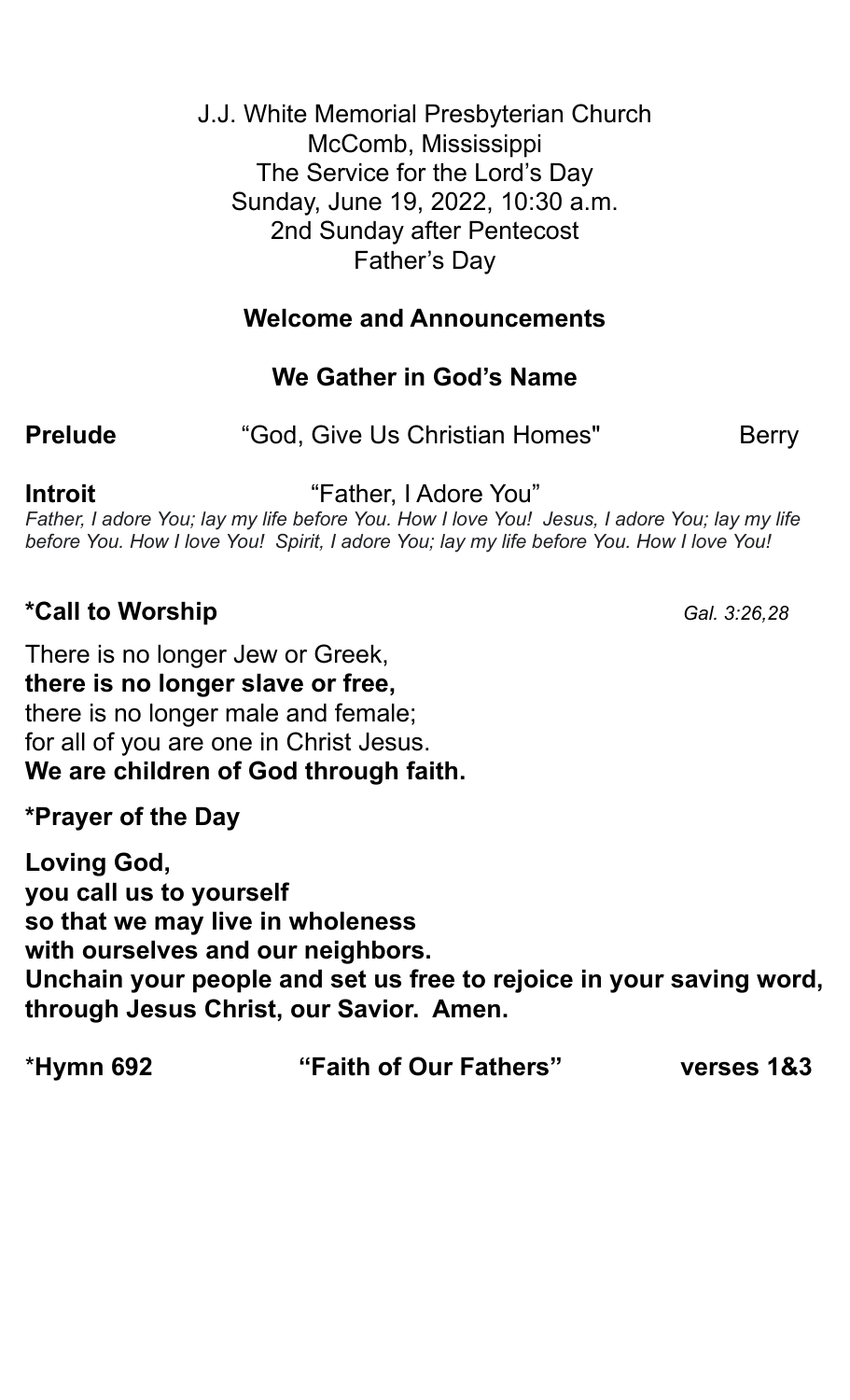# **Call to Confession**

Trusting in the mercy of God, let us confess our sin to God and to one another.

## **Prayer of Confession**

M**erciful and gracious God, we walk in a way that is not good. We follow our own devices. We ignore your image in ourselves and in our neighbors. Do not turn away from us, O God, but hear our cry for blessing. Lead us out of the tombs we inhabit. Guide us into your light so that we may walk in you way. Amen.**

#### **Assurance of God's Forgiveness**

You belong to Christ and are heirs of the promise of freedom. In full assurance of justification by grace through faith,

by the authority of God's beloved Son,

I declare to you the absolute forgiveness of all your sins.

In the name of the blessed Trinity, One God. **Thanks be to God.** Now may the peace of Christ be with you all. **And also with you!** Amen.

### **We Hear God's Word**

**Anthem "**You Are My All In All / Fairest Lord Jesus"

You are my strength when I am weak, You are the treasure that I seek, You are my All in All. Seeking You as a precious jewel, Lord, to give up I'd be a fool, You are my All in All.

 *Chorus: Jesus, Lamb of God, worthy is Your name. Jesus, Lamb of God, worthy is Your name.*

 Taking my sin, my cross, my shame, rising again I bless Your name, You are my All in All. When I fall down, You pick me up, when I am dry You fill my cup, You are my All in All.

Fairest Lord Jesus, ruler of all nature, O thou of God and man the Son.

Thee will I cherish, Thee will I honor, Thou my soul's glory, joy, and crown. Beautiful Savior! Lord of the nations! Son of God and Son of Man!

Glory and honor, praise, adoration, now and forever more be thine!

 *Chorus: ….*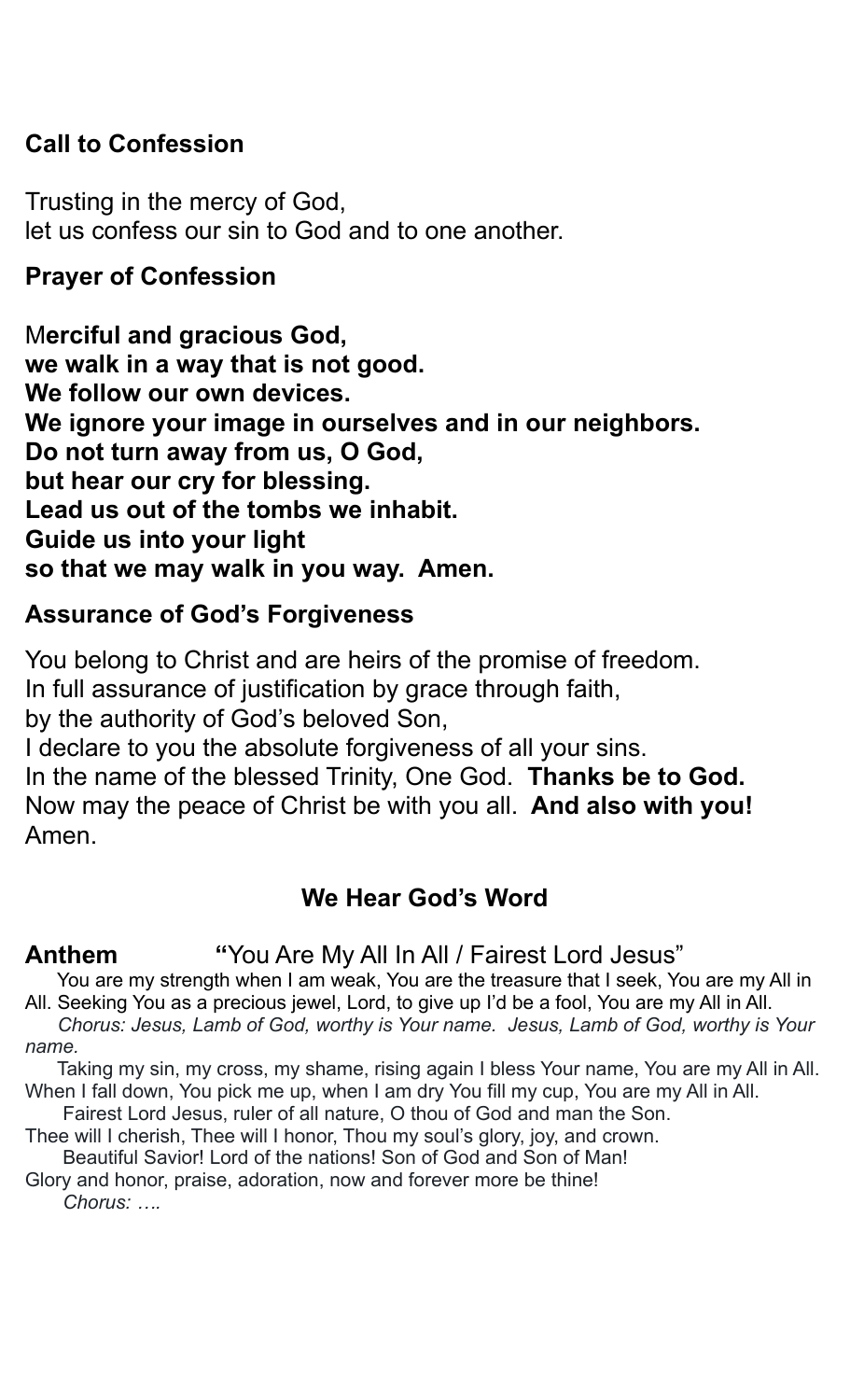# **A Prayer for Guidance as We Hear God's Word**

**Scripture Luke 8:26-39** 

**Sermon** "Home" Cassie Alston

### *\****An Affirmation of Faith** *The Apostles' Creed*

**I believe in God, the Father almighty, Maker of heaven and earth, and in Jesus Christ his only Son, our Lord; who was conceived by the Holy Ghost, born of the Virgin Mary, suffered under Pontius Pilate, was crucified, dead, and buried; he descended into hell; the third day he rose again from the dead; he ascended into heaven, and sitteth on the right hand of God the Father Almighty; from thence he shall come to judge the quick and the dead. I believe in the Holy Ghost; the holy catholic church; the communion of saints; the forgiveness of sins; the resurrection of the body; and the life everlasting. Amen. \*The Gloria Patri Glory be to the Father and to the Son and to the Holy Ghost. As it was in the beginning, is now, and ever shall be, world without end.** 

**Amen! Amen!** 

\***Hymn 389 "Happy the Home When God Is There"**